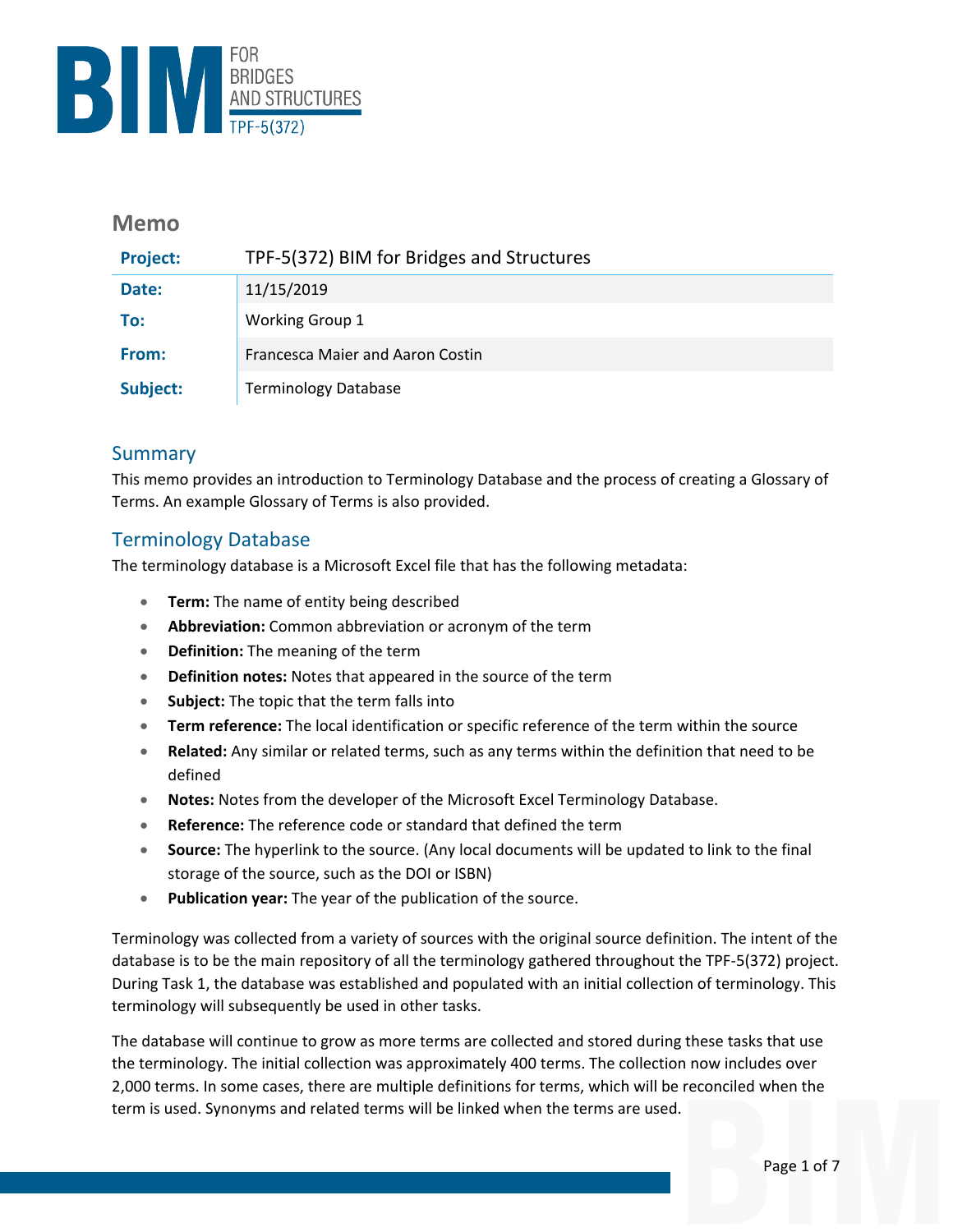

The next revision will add terms from the ANSI /AISC 303-16 Code of Standard Practice for Steel Buildings and Bridge, the buildingSMART Data Dictionary, and any other terms needed for the Design to Fabrication IDM Development. The final TPF-5(372) deliverables will include a final version of the database and an updated memo.

# Using the Terminology Database

The intended users of the terminology repository are developers, who will use the terminology for specific applications that require terminology. The database stores the terminology to serve different uses over the TPF-5(372) project, such as being curated into a glossary of terms for each specific use case application. The following steps result in a glossary of terms for a specific use:

- 1. Define the intent
- 2. Identify the relevant topics
- 3. Separate into subsections (if necessary)
- 4. Select necessary terms
- 5. Export term and definition

Glossaries of terms can be created from the terminology database to support many different use cases, such as stakeholder outreach activities. Term selection is a manual process, as is selecting the most appropriate definition where there are multiple definitions available. The export includes the term, any abbreviations, the definition, and the reference.

- **Intent**: Provide foundational vocabulary for TPF-5(372) technical tasks.
- **Topics:**
	- o **General BIM terminology** High-level terminology needed to understand the basic concepts and functions of Building Information Modeling (BIM)
	- o **BIM Processes** Terminology related to the creation of standardized BIM workflows and information exchanges.
- **Subsections:** General process mapping, Business Process Modeling and Notation (BPMN), BIM standardization, Industry Foundation Classes (IFC), and information management.

#### Example Glossary of Terms

The following table is an example of a glossary of terms that was curated from the terminology database for the purpose of referencing fundamental vocabulary for the TPF-5(372) project.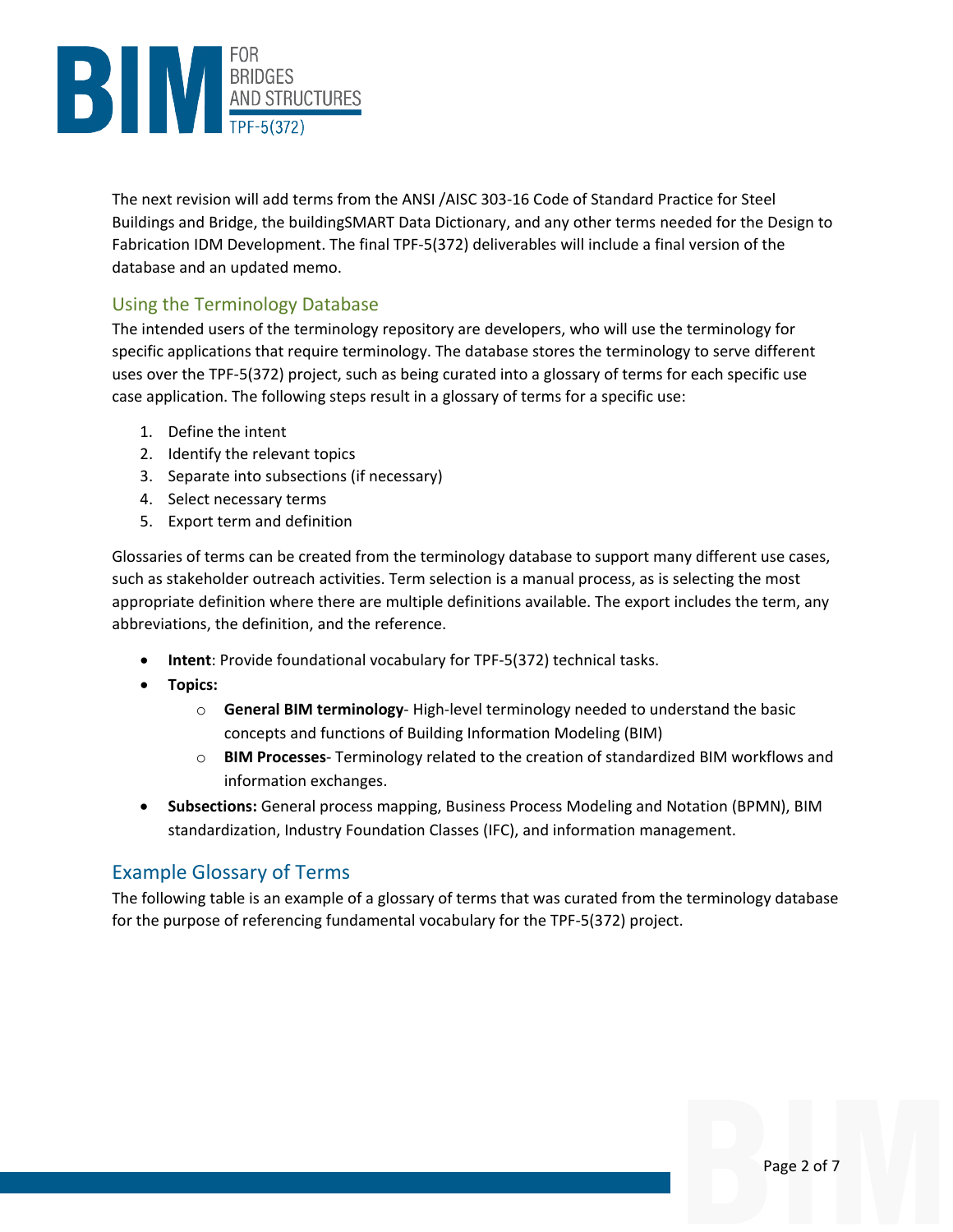

| <b>Term</b>            | <b>Definition</b>                                                                                                                                                |
|------------------------|------------------------------------------------------------------------------------------------------------------------------------------------------------------|
| <b>BIM Process</b>     | A diagram showing how BIM will be applied on a project. The BIM project                                                                                          |
| <b>Map</b>             | execution plan proposes two levels of process maps: BIM overview map and                                                                                         |
|                        | detailed BIM use process maps that define associated activities and information                                                                                  |
|                        | exchanges. [National BIM Standard - US V3]. See Process Map.                                                                                                     |
| <b>Building</b>        | BIM is a term which represents three separate but linked functions: Building                                                                                     |
| <b>Information</b>     | Information Modeling: Is a BUSINESS PROCESS for generating and leveraging                                                                                        |
| <b>Modeling (BIM)</b>  | building data to design, construct and operate the building during its lifecycle. BIM                                                                            |
|                        | allows all stakeholders to have access to the same information at the same time                                                                                  |
|                        | through interoperability between technology platforms. Building Information                                                                                      |
|                        | Model: Is the DIGITAL REPRESENTATION of physical and functional characteristics                                                                                  |
|                        | of a facility. As such it serves as a shared knowledge resource for information                                                                                  |
|                        | about a facility, forming a reliable basis for decisions during its life cycle from<br>inception onwards. Building Information Management: Is the ORGANIZATION & |
|                        | CONTROL of the business process by utilizing the information in the digital                                                                                      |
|                        | prototype to effect the sharing of information over the entire lifecycle of an asset.                                                                            |
|                        | The benefits include centralized and visual communication, early exploration of                                                                                  |
|                        | options, sustainability, efficient design, integration of disciplines, site control, as                                                                          |
|                        | built documentation, etc.- effectively developing an asset lifecycle process and                                                                                 |
|                        | model from conception to final retirement. [National BIM Standard - US V3]                                                                                       |
| buildingSMART          | A specific Data Dictionary based on EN ISO 12006-3:2016 and is developed and                                                                                     |
| <b>Data Dictionary</b> | maintained by buildingSMART International. ISO 12006-3:2016 specifies a                                                                                          |
| (bSDD)                 | language-independent information model which can be used for the development                                                                                     |
|                        | of dictionaries used to store or provide information about construction works. It                                                                                |
|                        | enables classification systems, information models, object models and process                                                                                    |
|                        | models to be referenced from within a common framework. [JRC Technical Report                                                                                    |
|                        | (Poljanšek 2017)]                                                                                                                                                |
| Classification         | categorization, the act of distributing things into classes or categories of the same                                                                            |
|                        | type                                                                                                                                                             |
| <b>Concept</b>         | rules on using a subset of the schema structure identified as a concept template to                                                                              |
|                        | enable a certain functionality within the context of a concept root contained in a<br>model view. [ISO 16739-1:2018(E)]                                          |
|                        | NOTE The utilization of material definitions for a particular concept root                                                                                       |
|                        | representing a wall is an example of a concept.                                                                                                                  |
| Data                   | Raw factual bits of unprocessed information. Can be structured, but as an                                                                                        |
|                        | aggregate, has no more meaning than the individual facts alone convey. [National                                                                                 |
|                        | BIM Standard - US V3]                                                                                                                                            |
| <b>Data Dictionary</b> | A data-semantic dictionary specifying concepts (entities, properties, classification                                                                             |
|                        | and other concepts) and their relations. A data dictionary defines entities and                                                                                  |
|                        | properties uniquely, understandable and machine readable. It is possible to                                                                                      |
|                        | connect different data dictionaries and to harmonize the understanding of the                                                                                    |
|                        | content we want to share. [JRC Technical Report (Poljanšek 2017)]                                                                                                |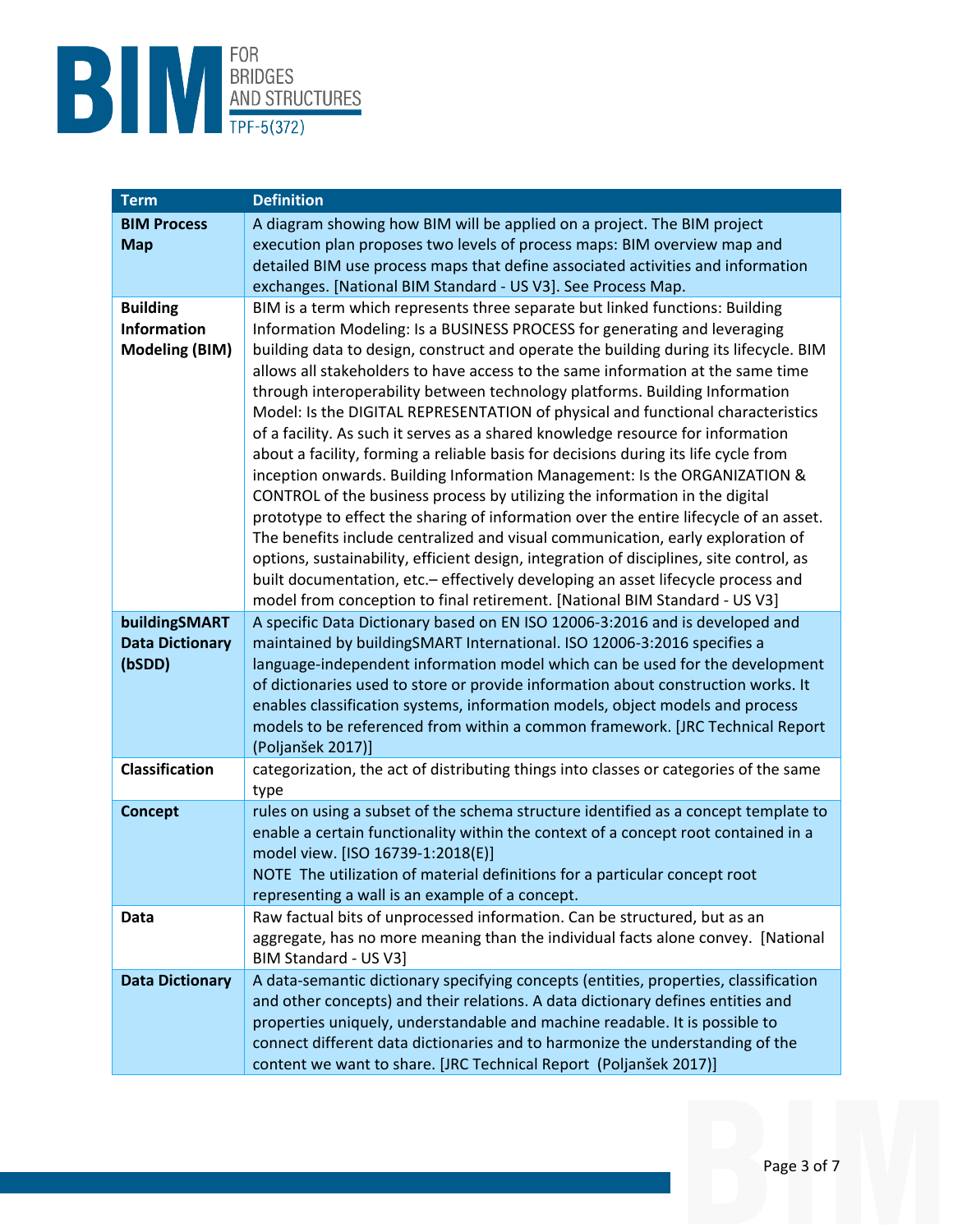

| <b>Term</b>                                                  | <b>Definition</b>                                                                                                                                                                                                                                                                                                                                                                                                                                                                                                                                                                                                                                                                                                                                                                                                                                                                                                                                     |
|--------------------------------------------------------------|-------------------------------------------------------------------------------------------------------------------------------------------------------------------------------------------------------------------------------------------------------------------------------------------------------------------------------------------------------------------------------------------------------------------------------------------------------------------------------------------------------------------------------------------------------------------------------------------------------------------------------------------------------------------------------------------------------------------------------------------------------------------------------------------------------------------------------------------------------------------------------------------------------------------------------------------------------|
| Data Exchange                                                | The process of taking data structured under a source schema to transform and<br>restructure into a target schema, so the target data are an accurate representation<br>of the source data within specified requirements and minimal loss of content. ISO<br>16739 specifies a conceptual data schema and an exchange file format for Building<br>Information Modeling BIM data. The conceptual schema is defined in EXPRESS data<br>specification language (EXPRESS) as specified in ISO 10303-11. ISO 16739<br>represents an open international standard for BIM data that is exchanged and<br>shared among software Applications used by the various participants in a building<br>construction or facility management project. ISO 16739 consists of the data<br>schema, represented as an EXPRESS schema specification, and reference data,<br>represented as definitions of properties and quantities. [National BIM Standard -<br><b>US V3]</b> |
| <b>Data Model</b>                                            | A specified set of entities and their related properties and attributes representing a<br>virtual model of one or more domains structured by a modelling language. The<br>buildingSMART Data Model is the same as the IFC data model. [JRC Technical<br>Report (Poljanšek 2017)]                                                                                                                                                                                                                                                                                                                                                                                                                                                                                                                                                                                                                                                                      |
| <b>Detailed BIM</b><br><b>Use Process</b><br><b>Maps</b>     | A comprehensive BIM process map that defines the various sequences to perform<br>a specific application of BIM or BIM use. These maps also identify the responsible<br>parties for each process, reference information content, and the information<br>exchanges, which will be created and shared with other processes. [National BIM<br>Standard - US V3] See Process Map.                                                                                                                                                                                                                                                                                                                                                                                                                                                                                                                                                                          |
| <b>Dictionary</b>                                            | collection of words, terms or concepts, with their definition                                                                                                                                                                                                                                                                                                                                                                                                                                                                                                                                                                                                                                                                                                                                                                                                                                                                                         |
| <b>Document</b>                                              | 1. Is a container for persistent information that can be managed and interchanged<br>as a unit. [BS1192:2007]<br>2. information for the use in the briefing, design, construction, operation,<br>maintenance or decommissioning of a construction project, including but not<br>limited to correspondence, drawings, schedules, specifications, calculations,<br>spreadsheet. [PAS 1192-2:2013]                                                                                                                                                                                                                                                                                                                                                                                                                                                                                                                                                       |
| <b>Exchange</b><br><b>Requirement</b>                        | A non-technical description of the information needed by a business process to be<br>executed, as well as the information produced by that business process. [National<br><b>BIM Standard - US V3]</b>                                                                                                                                                                                                                                                                                                                                                                                                                                                                                                                                                                                                                                                                                                                                                |
| <b>Exchange</b><br><b>Requirements</b><br>Model (ERM)        | The data model addressing requirements for a single industry process. [National<br>BIM Standard - US V3]                                                                                                                                                                                                                                                                                                                                                                                                                                                                                                                                                                                                                                                                                                                                                                                                                                              |
| <b>Industry</b><br><b>Foundation</b><br><b>Classes (IFC)</b> | It is a neutral data format to describe, exchange and share information typically<br>used within the building and facility management industry sector. IFC is the<br>international standard for openBIM and registered as EN ISO 16739:2016. [JRC<br>Technical Report (Poljanšek 2017)]                                                                                                                                                                                                                                                                                                                                                                                                                                                                                                                                                                                                                                                               |
| <b>Information</b>                                           | Data that has been interpreted, translated, or transformed to reveal the underlying<br>meaning. [National BIM Standard - US V3] See also: data                                                                                                                                                                                                                                                                                                                                                                                                                                                                                                                                                                                                                                                                                                                                                                                                        |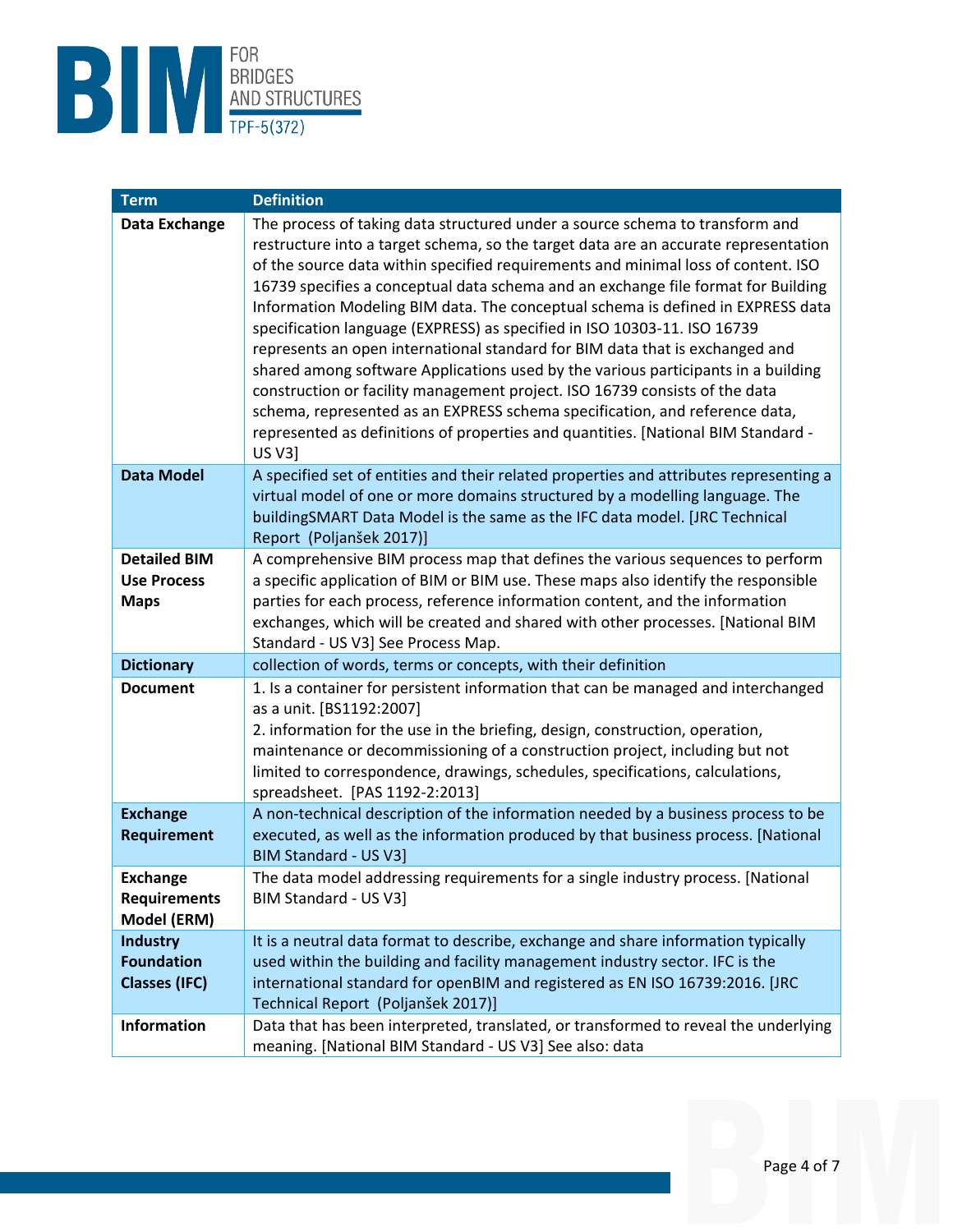

| <b>Term</b>                                                  | <b>Definition</b>                                                                                                                                                                                                                                                                                                                                                                                                                                                                                                                                                                                                                                                                                                                                                                                                                                                                                    |
|--------------------------------------------------------------|------------------------------------------------------------------------------------------------------------------------------------------------------------------------------------------------------------------------------------------------------------------------------------------------------------------------------------------------------------------------------------------------------------------------------------------------------------------------------------------------------------------------------------------------------------------------------------------------------------------------------------------------------------------------------------------------------------------------------------------------------------------------------------------------------------------------------------------------------------------------------------------------------|
| <b>Information</b><br><b>Delivery</b><br><b>Manual (IDM)</b> | 1. Documentation which captures the business process and gives detailed<br>specifications of the information that a user fulfilling a particular role would need<br>to provide at a particular point within a project. [ISO 29481-1:2016(E)]<br>Note 1 to entry: This can be referred to as an information delivery specification<br>(IDS).<br>2. A standard for processes specified when certain types of information are<br>required during the construction of a project or the operation of a built asset. It<br>also provides detailed specification of the information that a particular user (such<br>as, architect or building services engineer) needs to provide at a point in time and<br>groups together information that is needed in associated activities: cost<br>estimating, volume of materials and job scheduling are natural partners. [National<br><b>BIM Standard - US V3]</b> |
| Information<br><b>Exchange</b>                               | Packages of information passed from one party to another in a BIM process, or the<br>act of passing such information. Can be a deliverable. Parties involved agree upon<br>and understand what information content and format will be exchanged. [National<br>BIM Standard - US V3]                                                                                                                                                                                                                                                                                                                                                                                                                                                                                                                                                                                                                  |
| <b>Information</b><br><b>Model</b>                           | is a model comprising: documentation, non-graphical information and graphical<br>information (as defined by PAS 1192-2:2013) OR is all documentation, non-<br>graphical information which the Project Team is required to provide into the<br>Information Model by the Scope of Services for the Project Team and which is<br>provided for the purpose of delivering Project Outputs (as defined by the CIC<br>Outline Scope of Services for the Role of Information Management)                                                                                                                                                                                                                                                                                                                                                                                                                     |
| <b>Instance</b>                                              | occurrence of an entity<br>NOTE Similar to the term "instance of a class" in object oriented programming.<br>$[ISO 16739-1:2018(E)]$                                                                                                                                                                                                                                                                                                                                                                                                                                                                                                                                                                                                                                                                                                                                                                 |
| Interoperability                                             | Interoperability is the ability of diverse systems and organizations to work together<br>(inter-operate). The term is often used in a technical systems engineering sense, or<br>alternatively in a broad sense, taking into account social, political, and<br>organizational factors that impact system to system performance. [National BIM<br>Standard - US V3]                                                                                                                                                                                                                                                                                                                                                                                                                                                                                                                                   |
| Library                                                      | catalogue, database or holder of data, that is relevant to information in the data<br>set. [ISO 16739-1:2018(E)]<br>NOTE It is information referenced from an external source that is not copied into<br>the data set.                                                                                                                                                                                                                                                                                                                                                                                                                                                                                                                                                                                                                                                                               |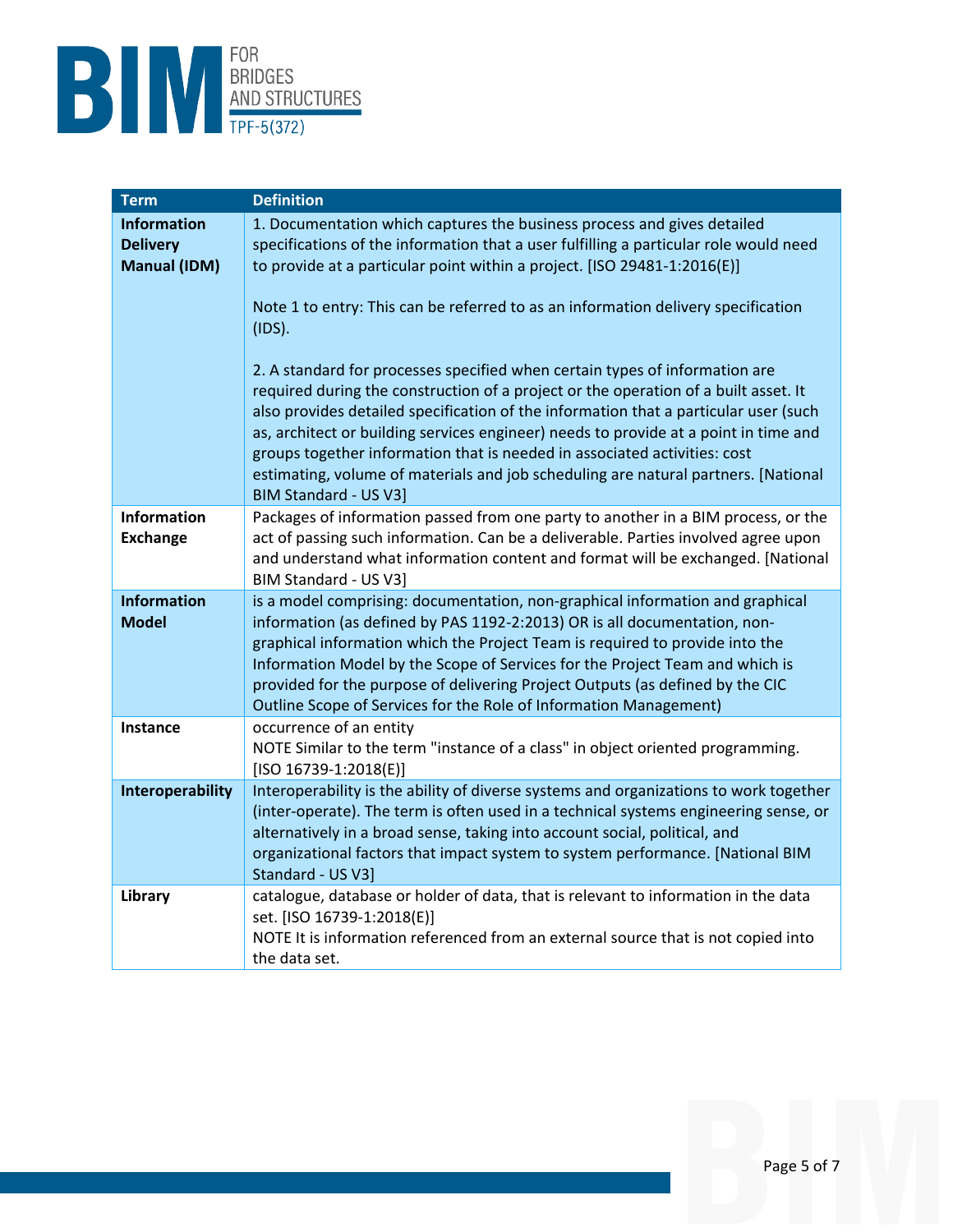

| <b>Term</b>         | <b>Definition</b>                                                                                                                                                   |
|---------------------|---------------------------------------------------------------------------------------------------------------------------------------------------------------------|
| <b>Model</b>        | 1. representation of a system that allows for investigation of the properties of the                                                                                |
|                     | system. ISO 29481-1:2016(E)                                                                                                                                         |
|                     | 2. a data set, governed by the structure of an underlying schema, to meet certain                                                                                   |
|                     | data requirements. [ISO 16739-1:2018(E)]                                                                                                                            |
|                     | NOTE Information models and building information models are examples for a                                                                                          |
|                     | model. NOTE In scope of this standard IFC models are populations of the IFC<br>schema.                                                                              |
| <b>Model View</b>   | subset of a schema, representing the data structure required to fulfil the data                                                                                     |
|                     | requirements within one or several exchange scenarios. [ISO 16739-1:2018(E)]                                                                                        |
|                     | NOTE Beside being a subset of a schema, a model view (or model view definition)                                                                                     |
| <b>Model View</b>   | may also impose additional constraints to the population of the subset schema<br>An IFC View Definition, or Model View Definition, MVD, defines a subset of the IFC |
| <b>Definition</b>   | schema that is needed to satisfy one or many Exchange Requirements of the AEC                                                                                       |
| (MVD)               | industry. The method used and propagated by buildingSMART to define such                                                                                            |
|                     | Exchange Requirements is the Information Delivery Manual, IDM (also ISO/DIS                                                                                         |
|                     | 29481). An IFC Model View Definition defines a legal subset of the IFC Schema                                                                                       |
|                     | (being complete) and provides implementation guidance (or implementation<br>agreements) for the IFC concepts (classes, attributes, relationships, property sets,    |
|                     | quantity definitions, etc.) used within this subset. It thereby represents the                                                                                      |
|                     | software requirement specification for the implementation of an IFC interface to                                                                                    |
|                     | satisfy the exchange requirements. [National BIM Standard - US V3]                                                                                                  |
| <b>Ontology</b>     | In computer science and information science, an ontology is a formal data model<br>that represents a domain (such as Architecture or Engineering or Construction or |
|                     | Facilities Management) and is used to reason about the specialized objects in that                                                                                  |
|                     | domain, the relations between them, and then make inferences and conclusions.                                                                                       |
|                     | [National BIM Standard - US V3]                                                                                                                                     |
| <b>Overview Map</b> | A high-level BIM process map that illustrates the relationship between BIM uses                                                                                     |
|                     | which will be employed on the Facility. Each of the BIM Uses then gets its own<br>lower level Process Map. [National BIM Standard - US V3] See Process Map.         |
| <b>Process Map</b>  | representation of the relevant characteristics of a process associated with a                                                                                       |
|                     | defined business purpose. [ISO 29481-1:2016(E)]                                                                                                                     |
| Representation      | unit of information describing how an object is displayed, such as physical shape or                                                                                |
| Roadmap             | topology.<br>The overall implementation strategy document used to set the definition,                                                                               |
|                     | direction, sequence and usually milestones for an initiative. [National BIM                                                                                         |
|                     | Standard - US V3]                                                                                                                                                   |
| <b>Schema</b>       | the definition of the structure to organize data for storage, exchange and sharing,                                                                                 |
|                     | using a formal language. [ISO 16739-1:2018(E)]                                                                                                                      |
|                     | NOTE The formal languages EXPRESS [ISO 10303-11] and XML Schema [W3C<br>Recommendation] are currently used to define the schemata of this standard                  |
|                     |                                                                                                                                                                     |